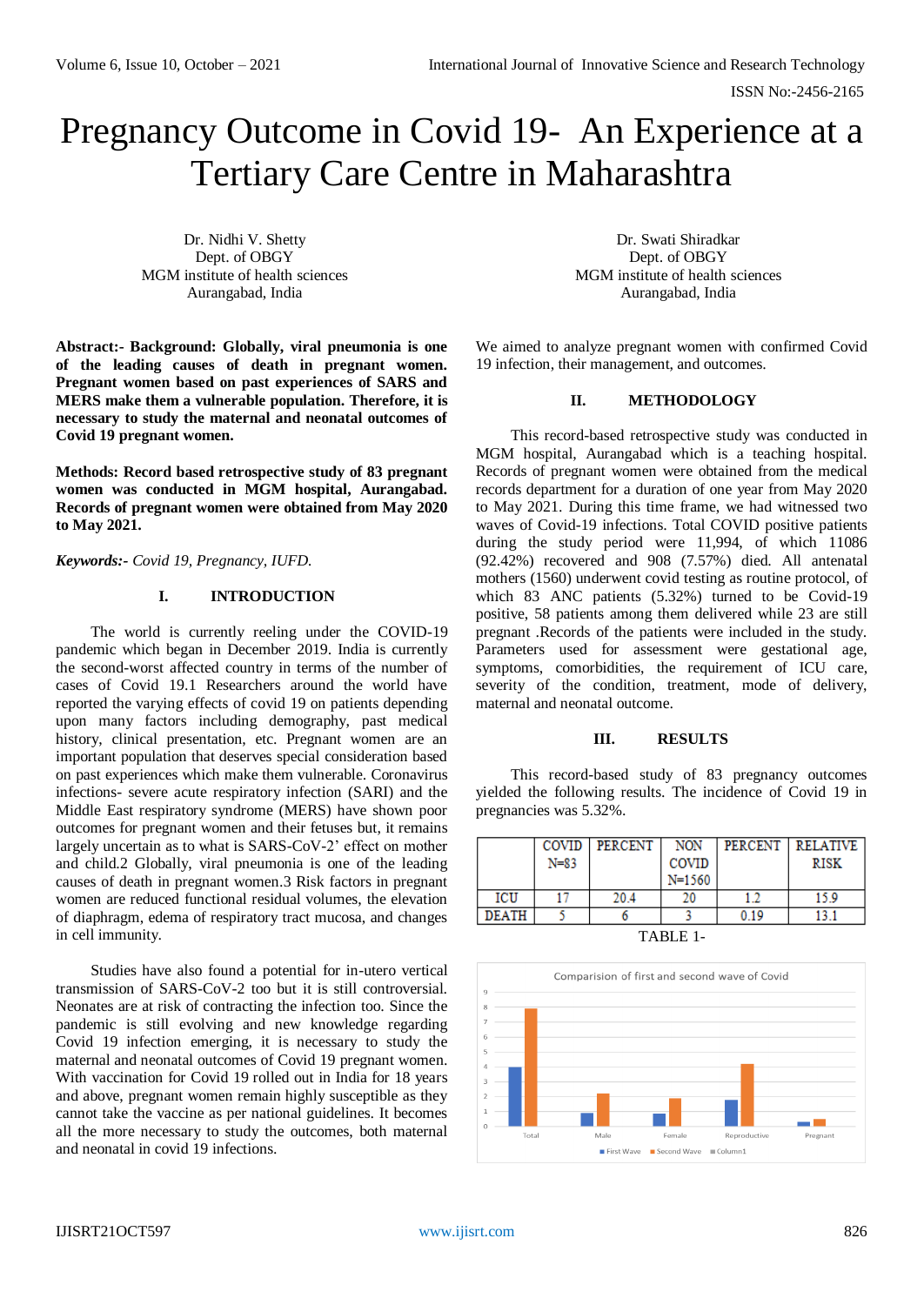ISSN No:-2456-2165

Second wave had greater impact than first wave in the general population as well as pregnant females as found in my study.

|                     | <b>COVID</b> | <b>PERCENT</b> | NON-         | <b>PERCENT</b> | <b>Relative</b> |
|---------------------|--------------|----------------|--------------|----------------|-----------------|
|                     | $N = 83$     |                | <b>COVID</b> |                | <b>Risk</b>     |
|                     |              |                | N=1560       |                |                 |
| <b>DIABETES</b>     | 2            | 3.6            | 36           | 23             | 17              |
| <b>MELLITUS</b>     |              |                |              |                |                 |
| <b>HYPERTENSION</b> | 15           | 17.6           | 128          | 8.2            | 2.2             |
| <b>ANAEMIA</b>      |              | 7.2            | 180          | 11.5           | 0.6             |
| <b>RESPIRATORY</b>  | 55           | 1.2            |              |                |                 |
| <b>ILLNESS</b>      |              |                |              |                |                 |
| <b>OBESITY</b>      |              | 66.2           |              |                |                 |

TABLE 2- RISK FACTORS AFFECTING PREGNANCY IN COVID AND NON COVID PREGNANCY

In my study, it was found that obesity, hypertension and anaemia were the major risk factors affecting covid positive pregnant females similar to non covid pregnant females.

It was found that hypertension and diabetes mellitus were positively associated with COVID in pregnant females while incidence of anaemia is lower in covid than non covid pregnant females.

Many studies have reported similar comorbidities. Nayak et al, reported that anaemia, PIH, and eclampsia were the most common comorbidities. Liu H et al, in a study in Wuhan, reported GDM (9.7%), gestational hypertension (7.31%), and hepatitis B infection (2.4%) as common comorbidities.14 Arora et al, reported comorbidities like aplastic anaemia, iron deficiency anaemia, pre-eclampsia, hypothyroidism, uncontrolled DM, severe fetal growth retardation in all seven pregnant women making them high risk. 9 Gajbhiye et al, reported comorbidities associated with Covid 19 affected pregnant women were hypertensive disorders (10%), diabetes (9%), scarred uterus (3%), and hypothyroidism (3%) placental disorders (2%), and co-infections (3%).11 Hypertensive disorders and diabetes can increase the risk of preterm delivery and maternal deaths.11

Majority (73.5%) of the pregnant women were affected during the third trimester. Similar results can be seen in the study by Nayak et al, 9 Arora et al, 10 Fan et al 15 Liu H et al, 14 and Gajbhiye et al.11

|                 | <b>COVID</b><br>$N=83$ | <b>PERCENT   NON</b> | <b>COVID</b><br>N=1560 | <b>PERCENT</b> | <b>RELATIVE</b><br><b>RISK</b> |
|-----------------|------------------------|----------------------|------------------------|----------------|--------------------------------|
| <b>PRETERM</b>  |                        | 18.07                | 216                    | 13.8           |                                |
| <b>ABORTION</b> |                        |                      | 256                    | 16.4           | 0.14                           |
| TABLE 3         |                        |                      |                        |                |                                |

# HOSPITAL STAY

This study in 83 pregnant females showed that icu stay and mortality rate in pregnant covid patients was much higher than non covid pregnant females. The maternal mortality rate was 6.02% in our study. It was observed that more deaths occurred during the second wave as compared to the first wave. This could be due to a higher caseload in the second wave. The maternal mortality rate is higher as compared to other studies. Nayak et al 9 reported a maternal mortality rate of 2.12 % and Gajbhiye et al11 reported a maternal mortality rate of 3%.

Thus, in my study it was found that icu admissions were positively associated more with covid pregnant females as compared to non covid pregnant females.

Also, maternal death is higher in covid affected pregnant females as compared to non covid pregnancies.

|                | <b>COVID</b><br>$N = 83$ | PERCENT   NON | <b>COVID</b><br>N=1560 | <b>PERCENT</b> | <b>RELATIVE</b><br>RISK |
|----------------|--------------------------|---------------|------------------------|----------------|-------------------------|
| <b>PRETERM</b> |                          | 18.07         | 216                    | 13.8           |                         |
| ABORTION       |                          |               | 256                    | 16.4           | 0.14                    |
| TABLE 4-       |                          |               |                        |                |                         |

TREATMENT GIVEN-

Above table shows that in my study, majority of pregnant covid positive females received supportive management in form of antibiotics, multivitamins, steroids and oxygen support (69.8%). Ventilatory support required in 8.4%. While methylprednisolone with Remdisivir (antiviral) was started in 28.9%

Gajbhiye et al, reported that 327 out of 441 women received some form of treatment for Covid-19, 63% received antiviral drugs, 55% received antibiotics and 11% received steroids.11

|                         | $COVID$ N=83 | <b>PERCENT</b> |
|-------------------------|--------------|----------------|
| <b>MULTIVITAMINS</b>    |              | 12             |
| ANTIBIOTICS + MV        | 37           | 44.6           |
| <b>ANTIBIOTICS + MV</b> | 21           | 25.3           |
| + STEROIDS              |              |                |
| ANTIBIOTICS +MV+        | 24           | 28.9           |
| STEROIDS +              |              |                |
| <b>ANTIVIRAL</b>        |              |                |
| $ABOVE + O2$            | 58           | 69.8           |
| <b>SUPPORT</b>          |              |                |
| $ABOVE +$               |              | 84             |
| <b>VENTILATOR</b>       |              |                |

TABLE 5- PREGNANCY OUTCOME-

It was observed that rate of preterm deliveries increased in covid pregnant females around 18.07%.

Preterms were positively associated with covid pregnancies as compared to non covid pregnancies while abortion had no association with covid status in my study.

In the study by Nayak et al, where LSCS was done only for obstetric conditions, 47.51% underwent LSCS, another 47.51 had a vaginal delivery and  $4.2\%$  had an abortion.<sup>9</sup> In a study by Arora et al, 57.14% of pregnant women delivered and half of them underwent LSCS and the other half underwent vaginal delivery. Indications for LSCS were failed induction and previous LSCS with gestational HTN.10 Gajbhiye et al, reported that 387 out of 441 delivered (87.75%), of which four were induced abortions and six were stillbirths. Four sets of twins were also delivered. Majority (80%) of the women underwent LSCS and the rest 20% had vaginal delivery. Indication for LSCS was fetal distress or an empirical decision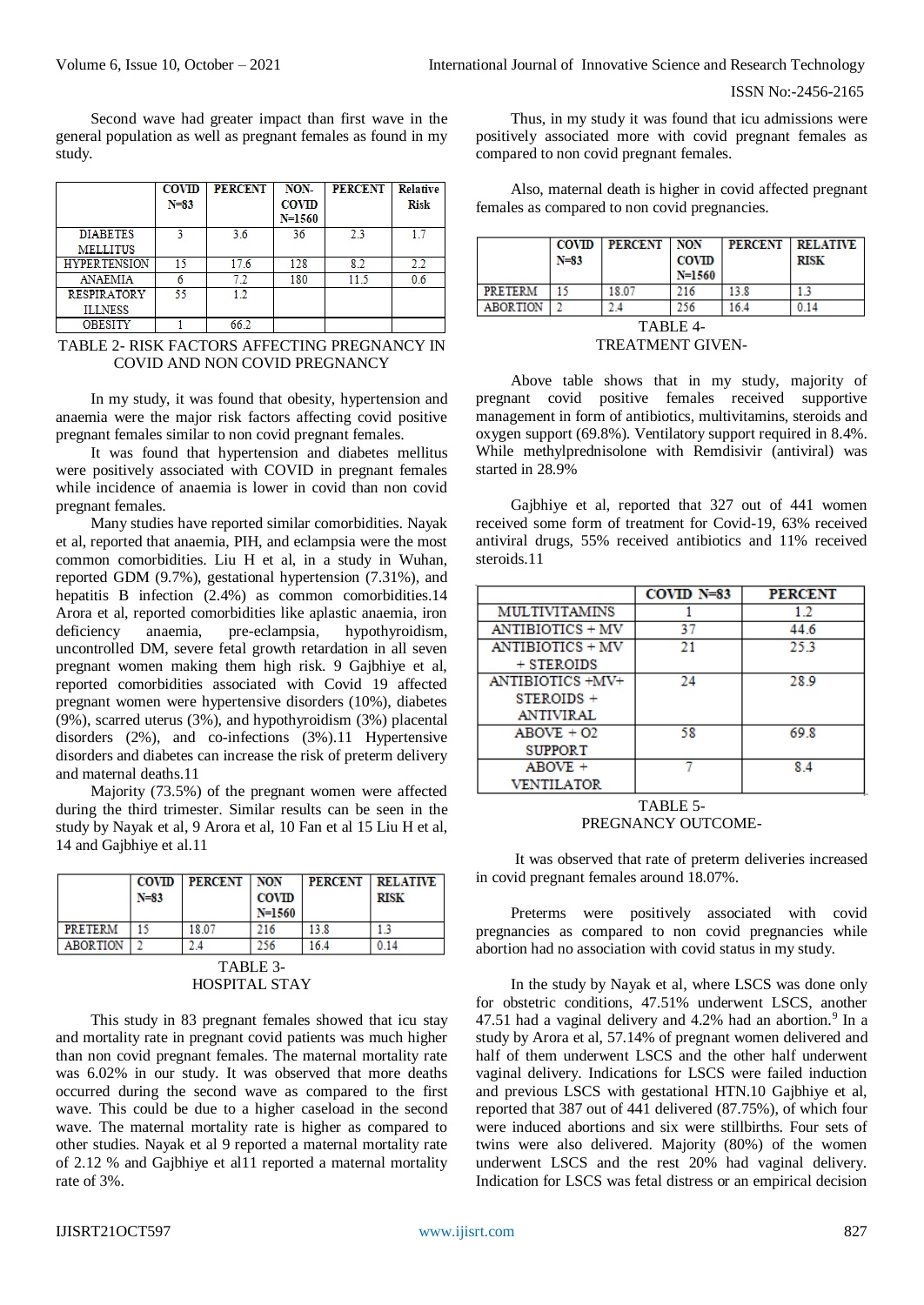ISSN No:-2456-2165

made by obstetricians with the patients.11 LSCS has to be conducted in a negative-pressure isolation room with the medical team wearing PPEs.

### MODE OF DELIVERY AFFECTED BY COVID – 2

WHERE 2 PATIENTS UNDERWENT PRETERM LSCS I/V/O MATERNAL BENEFIT RISKING FETUS AND RESULTED IN RECOVERY OF BOTH PATIENTS.

|             | COVID<br>$N = 58$ | <b>PERCENT</b> | <b>NON</b><br>COVID<br>$N = 1560$ | PERCENT | <b>RELATIVE</b><br>RISK |
|-------------|-------------------|----------------|-----------------------------------|---------|-------------------------|
| <b>IUGR</b> |                   |                | 113                               |         | 0.47                    |
| IUFD        |                   | 13.7           | 49                                | 3.14    | 4.14                    |
| NICU        | 50                | 86.24          | 137                               | 8.7     | 9.8                     |

#### TABLE 6- FETAL OUTCOME

This study shows that NICU admission increased to 86% in covid patients. Iufd was seen in 13.7%.

IUGR in babies of non covid patients was more compared to babies of covid patients hence was negatively associated with covid.

In my study, IUFD has positive association with covid pregnancies along with NICU admissions as all babies were isolated from mothers for testing and care as a routine protocol. Nayak et al, reported that 2.23% of pregnant women had an IUFD. The reason for NICU admission in babies was low birth weight (66.66%), low APGAR score (8.3%), and others like neonatal seizures, meconium aspiration syndrome, and ABO incompatibility. Nayak et al, reported that out of 131 neonates born to covid positive mothers, three tested positive on day one. 9Fan et al, reported in their case report of two mothers, no evidence of SARS-CoV-2 in any products of conception and the newborns.15 Arora et al reported 50% of newborns to covid positive mothers tested positive on day 3.10 A recent systematic review by Kotlyar et al, has concluded that vertical transmission is possible in a minority of cases especially if pregnant women are affected in the third trimester.4

All stable, recovered covid positive patients when enquired had concerns regarding whether baby after birth will be affected by covid. They had concerns as to whether baby will have some neurological impairment or anomaly. Patients had concerns as they were isolated from family, had loneliness affecting mental health. No attendants were available. They enquired whether babies should be breastfed or not, how long will babies be isolated.

They questioned as to whether pregnancy should be continued and had consulted various doctors on similar queries.

### **IV. CONCLUSION**

Pregnant women like any other people are susceptible to Covid 19 infection with adverse maternal and neonatal outcomes. Majority were affected during the third trimester. Common symptoms were fever, cough, and breathlessness. Majority of the infections were mild. The proportion of vertical transmission was nil.

Second wave affected the general population a lot more than first wave causing increased co-morbidities, ICU admissions and maternal death. Adversely affected pregnancy resulting in IUFD and increased NICU admission.

And hence affecting psychological well being of the mother.

## **REFERENCES**

- [1]. Countries where Coronavirus has spread Worldometer [Internet]. [cited 2021 Jun 12]. Available from: https://www.worldometers.info/coronavirus/countrieswhere-coronavirus-has-spread/
- [2]. Diriba K, Awulachew E, Getu E. The effect of coronavirus infection (SARS-CoV-2, MERS-CoV, and SARS-CoV) during pregnancy and the possibility of vertical maternal-fetal transmission: a systematic review and meta-analysis [Internet]. Vol. 25, European Journal of Medical Research. BioMed Central Ltd; 2020 [cited 2021 Jun 12]. p. 1–14. Available from: https://doi.org/10.1186/s40001-020-00439-w
- [3]. Khan S, Niederman MS. Pneumonia in the Pregnant Patient. In: Pulmonary Problems in Pregnancy [Internet]. Humana Press; 2009 [cited 2021 Jun 12]. p. 177–96. Available from: /pmc/articles/PMC7120499/
- [4]. Kotlyar AM, Grechukhina O, Chen A, Popkhadze S, Grimshaw A, Tal O, et al. Vertical transmission of coronavirus disease 2019: a systematic review and metaanalysis [Internet]. Vol. 224, American Journal of Obstetrics and Gynecology. Mosby Inc.; 2021 [cited 2021 Jun 13]. p. 35-53.e3. Available from: /pmc/articles/PMC7392880/
- [5]. Schwartz DA, Graham AL. Potential maternal and infant outcomes from coronavirus 2019-NCOV (SARS-CoV-2) infecting pregnant women: Lessons from SARS, MERS, and other human coronavirus infections [Internet]. Vol. 12, Viruses. MDPI AG; 2020 [cited 2021 Jun 14]. Available from: https://pubmed.ncbi.nlm.nih.gov/32050635/
- [6]. Oliva M, Hsu K, Alsamarai S, Chavez V De, Ferrara L. Clinical improvement of severe COVID-19 pneumonia in a pregnant patient after caesarean delivery. BMJ Case Rep [Internet]. 2020 Jul 16 [cited 2021 Jun 15];13(7):236290. Available from: http://casereports.bmj.com/
- [7]. Abourida Y, Rebahi H, Oussayeh I, Chichou H, Fakhir B, Soummani A, et al. Management of Severe COVID-19 in Pregnancy. Case Rep Obstet Gynecol. 2020 Jul 27;2020:1–5.